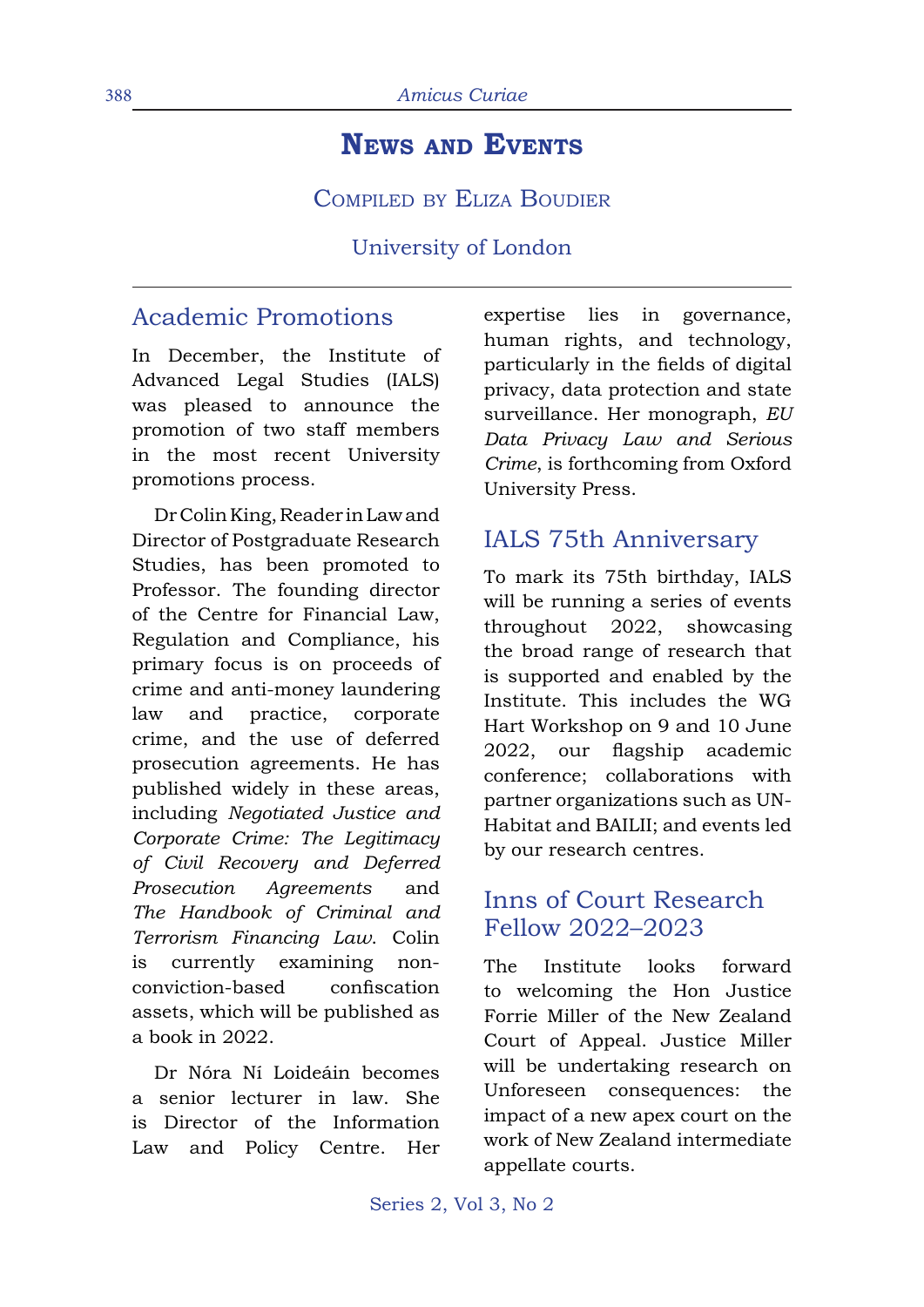# Selected Upcoming Events

### **The Director's Online Seminar Series**

### **Co-POWeR, Cultural Competence and Covid-19**

**Speaker:** Professor Iyiola Solanke, School of Law, University of Leeds

**Date and time:** Wednesday 23 March 2022, 16:00-17:30

**Chair:** Professor Carl Stychin, Director of the Institute of Advanced Legal Studies

See website for details.

Two viruses—Covid-19 and racial discrimination—are currently killing in the UK, especially within BAME families and communities (BAMEFC) who are hardest hit. Survivors face ongoing damage to wellbeing and resilience, in terms of physical and mental health as well as social, cultural and economic (non-medical) consequences. Psychosocial physical trauma of those diseased and deceased, disproportionate job loss, multigenerational housing, disrupted care chains, lack of access to culture, education and exercise, poor nutrition, 'overpolicing' hit these families and communities severely. Local 'lockdowns' illustrate how easily BAMEFC become subject to stigmatization and discrimination through 'mis-infodemics'.

This presentation will draw upon the investigations conducted by Co-POWeR to investigate the combined impact of these viruses on practices for wellbeing and resilience across BAME families and communities in the UK. The aim of Co-POWeR is to create an holistic idea of vulnerabilities damaging BAME families and communities. Historical research shows race/class dimensions to national emergencies (e.g. Hurricane Katrina). Co-POWeR's recommendations will emerge from culturally sensitive social science research on wellbeing and resilience providing context as an essential strand for the success of biomedical and policy interventions (e.g. vaccines, mass testing).

### **Searching for Care Labour in African Social History**

### **Speaker: Professor Ambreena Manji, School of Law and Politics, Cardiff University**

**Date and time:** Monday 9 March 2022, 16:00-17:30

**Chair:** Professor Carl Stychin, Director of the Institute of Advanced Legal Studies

See website for details.

Professor Manii writes: This paper explores the method I am developing in my forthcoming book which seeks to reread key texts in African social history for care. I explore three texts: Luise White's *The Comforts of Home*; Jane Parpart's *Gender and Labour on the Zambian Copperbelt*; and Tabitha Kanogo's